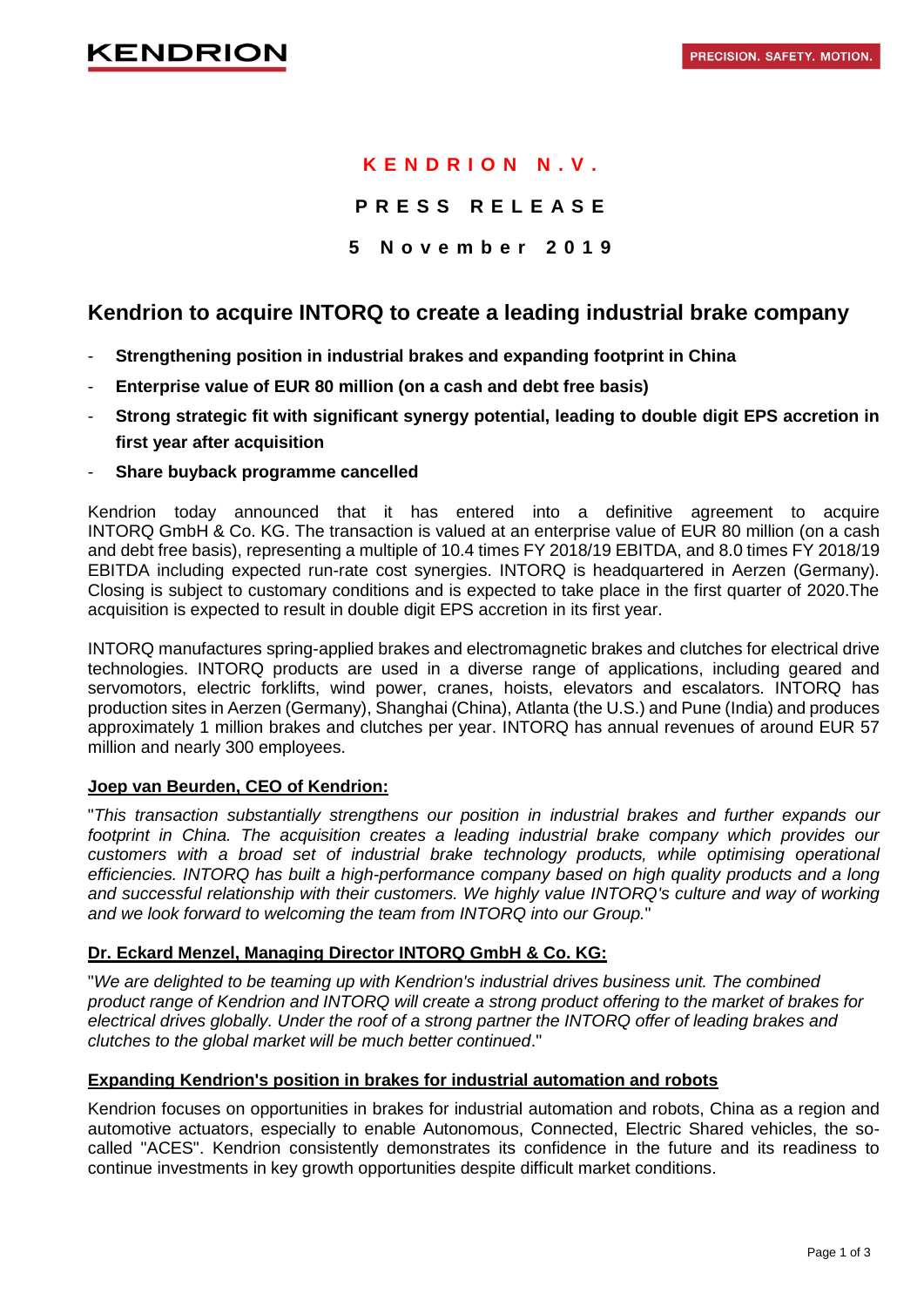With its strong position and deep knowledge of the spring-applied brake technology, proven product portfolio and successful and sizeable presence in Shanghai and Aerzen, INTORQ complements Kendrion's business unit Industrial Drive Systems (IDS) that has a strong position and broad product portfolio in permanent magnet brake technology. Both INTORQ and Kendrion are well-positioned to profit from growing end markets. The combination with INTORQ, creates a leading industrial brake company with a full range of high-quality industrial brakes in an expanded number of growth markets in Europe, China, the U.S. and India. Specific shared end-markets include electric motors, wind power and elevators. Complimentary markets include geared motors, forklifts, cranes and hoists.

#### **Substantial run rate cost synergy potential**

The transaction is expected to generate substantial run rate cost synergies of more than EUR 2 million per year, largely to be achieved in the first year. The synergies stem from tangible and well-identified cost savings including the integration of selected manufacturing sites in Europe, China and the U.S.

### **Financing structure**

Kendrion has secured EUR 75 million of committed bridge financing with a maturity of twelve months provided by ING. Kendrion anticipates refinancing this committed bridge financing with a combination of equity and debt. With respect to the equity component, Kendrion envisages making use of its treasury shares and/or current shareholder authorisations.

In this context, Kendrion will cancel its currently ongoing share buyback programme of 625,000 shares (as announced on 13 August 2019) as per today. Up to 4 November 2019, 235,592 shares have been repurchased for a total amount of EUR 4.2 million. Repurchased shares will not be cancelled.

### **Transaction impact on Kendrion revenue mix**

Upon closing of the acquisition, Kendrion will generate over 20% of its sales in its industrial brakes business unit, bringing significant diversification benefits to the group. Post-acquisition the group expects Kendrion's to generate around 55% of its business in automotive and 45% in industrial applications.

# **Advisors**

ING Corporate Finance acted as financial advisor and Allen & Overy acted as legal advisor to Kendrion. Deutsche Bank acted as financial advisor and ARQIS Rechtsanwälte acted as legal advisor to the sellers.

#### **Audio webcast**

Kendrion CEO Joep van Beurden and CFO Jeroen Hemmen will present the Q3 2019 results and details of the intended acquisition of INTORQ on Tuesday, 5 November 2019 at 11.00 a.m. at the Mövenpick Hotel Amsterdam City Centre, Piet Heinkade 11, 1019 BR Amsterdam. A live audio webcast will be available on [www.kendrion.com](https://channel.royalcast.com/webcast/kendrioninvestors/20191105_1/) with playback functionalities.

#### **Profile of Kendrion N.V.**

Kendrion develops, manufactures and markets high-quality electromagnetic systems and components for industrial and automotive applications. For over a century, we have been engineering precision parts for the world's leading innovators in passenger cars, commercial vehicles and industrial applications. As a leading technology pioneer, Kendrion invents, designs and manufactures complex components and customised systems as well as local solutions on demand.

We are committed to the engineering challenges of tomorrow, and taking responsibility for how we source, manufacture and conduct business is embedded into our culture of innovation. Rooted in Germany, headquartered in the Netherlands and listed on the Amsterdam stock exchange, Kendrion's expertise extends across Europe, to the Americas and Asia. Created with passion and engineered with precision.